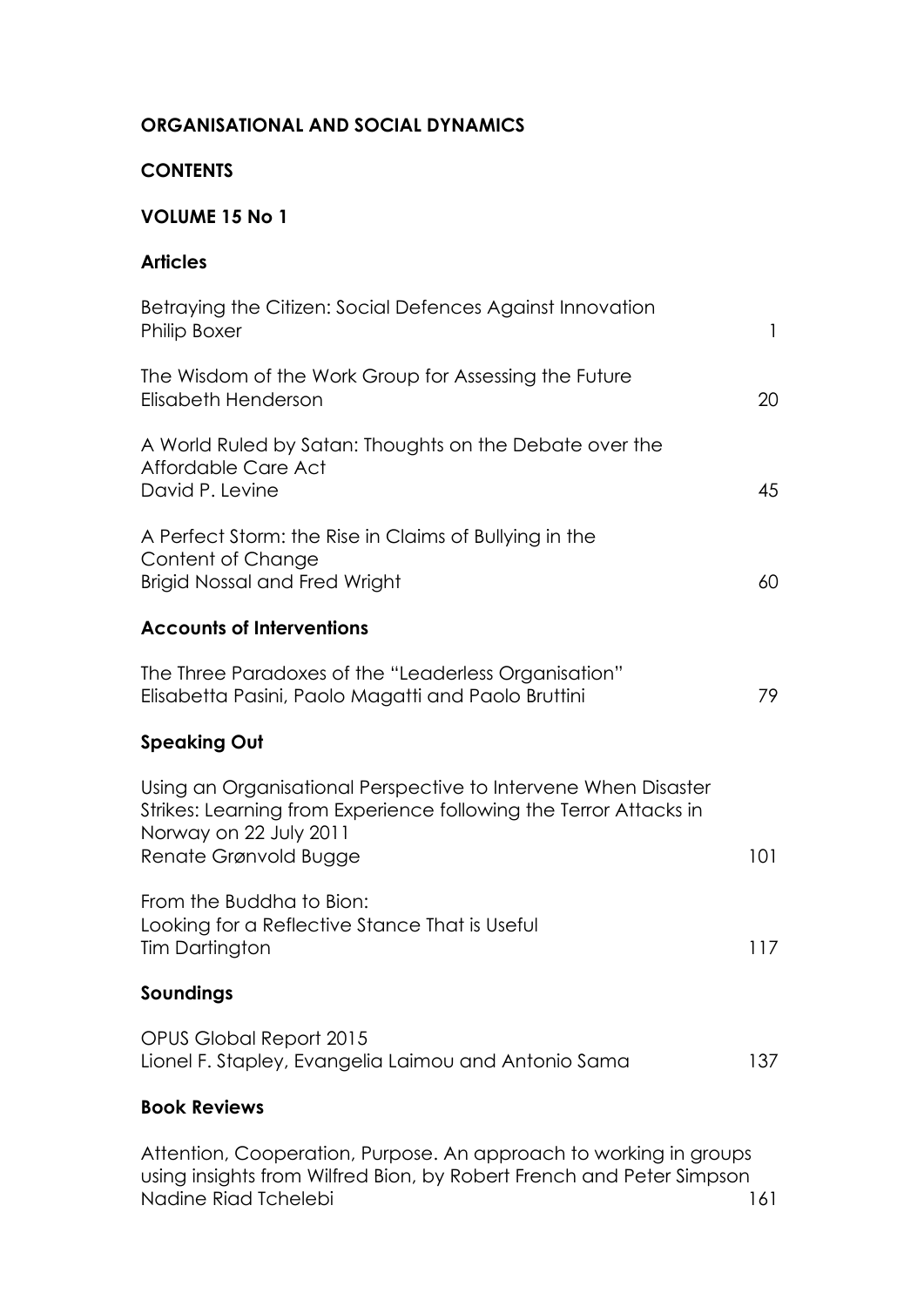| Resource-ful Consulting: Working with your Presence and Identity in<br>Consulting to Change, by Karen Izod and Susan Rosina Whittle |      |
|-------------------------------------------------------------------------------------------------------------------------------------|------|
| Carol Jarvis                                                                                                                        | 166. |
| <b>Notes on Contributors</b>                                                                                                        | 173. |
| <b>Notes for Contributors</b>                                                                                                       |      |